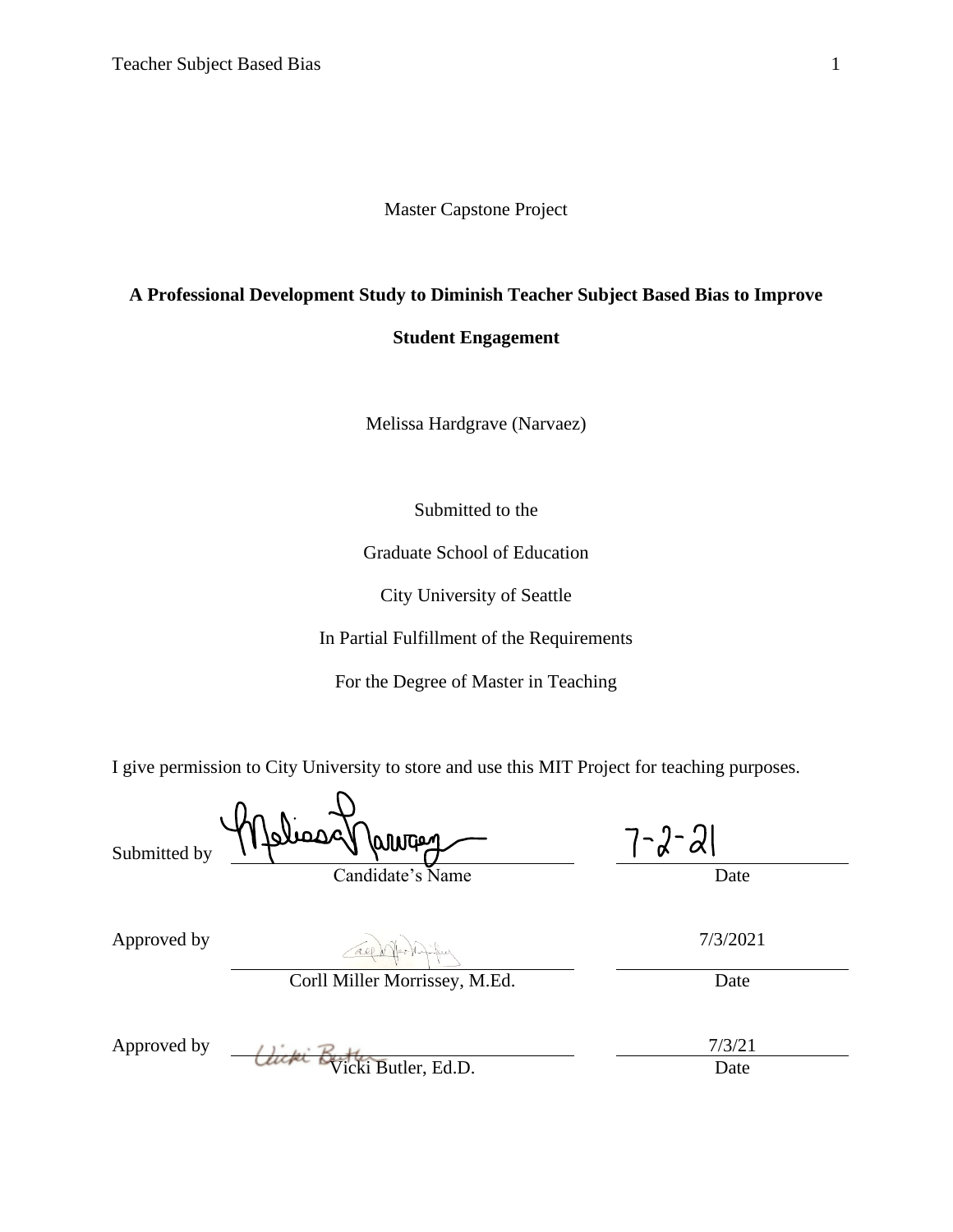# **Table of Contents**

<span id="page-1-0"></span>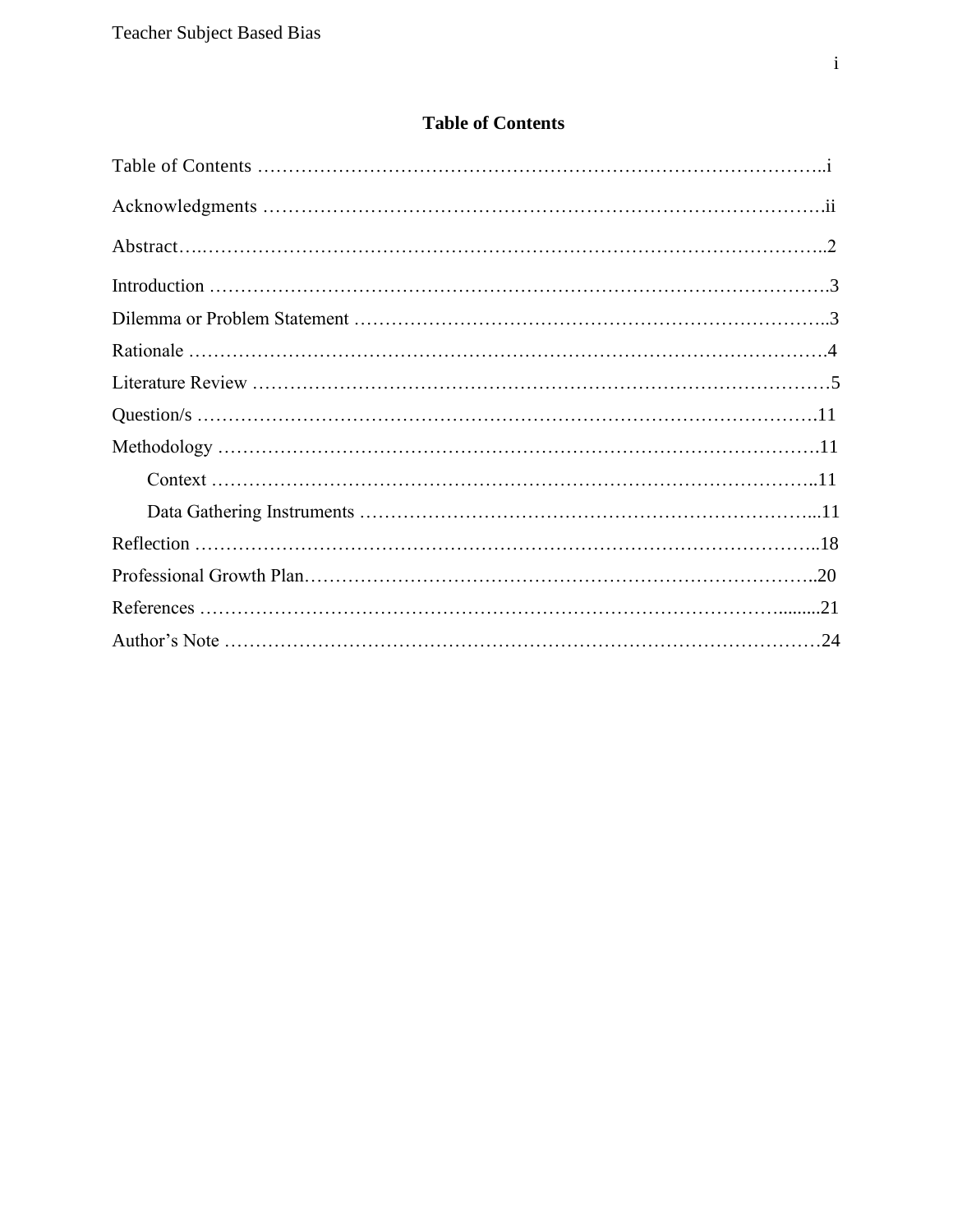#### **Acknowledgements**

It is with a deep and profound sincerity that I recognize and thank God for providing me with the strength and determination in continuing my education. Without my faith, I would have bowed out at the slightest hint of struggle. Through prayer and reflection, I grew spiritually and intellectually through my graduate program.

I would like to collectively express my gratitude towards my family, for always believing in me and being an emotional support system when I needed them the most. Through their words, I found comfort in knowing every storm eventually settles. Without their love and faith in me, I would have never had a purpose to achieve all things; great and small.

Most importantly, I acknowledge the patience and support of both my mentor, Shauna Richards, my field supervisor Catherine Kelly, and my professor Corll Morrissey for providing me with the structure, advice, and dedication along my journey. Without them, I would have struggled finding the locked away treasures I held within. Through their words, their encouragement, I grew and accomplished all my goals I had set for myself in teaching this year.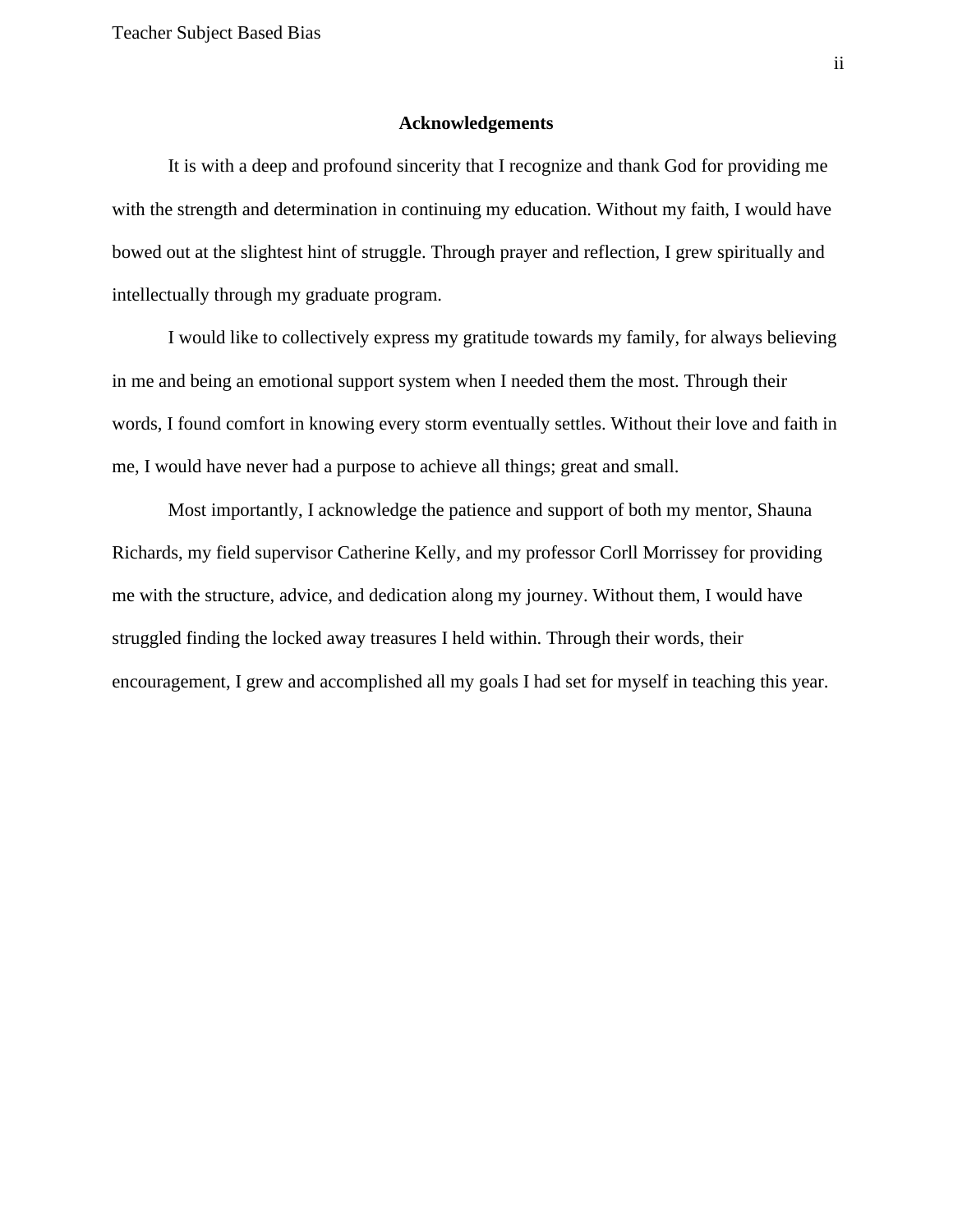## **Abstract**

This professional development (PD) study focused on teaching, learning, and growing in providing bias free lessons across all subjects. The leading participant in this study was myself with the fundamental guidance of my mentor, field supervisor, and students. All intervention was guided by my mentor and field supervisor. Personal journaling conserved a culmination of goal completion over the duration of six months which also entailed feedback from others and selfreflection. Results from the study found body language, voice tone, manipulatives, and diversified lessons aided in cultivating lessons free of prejudice, granting engaging lessons for all students.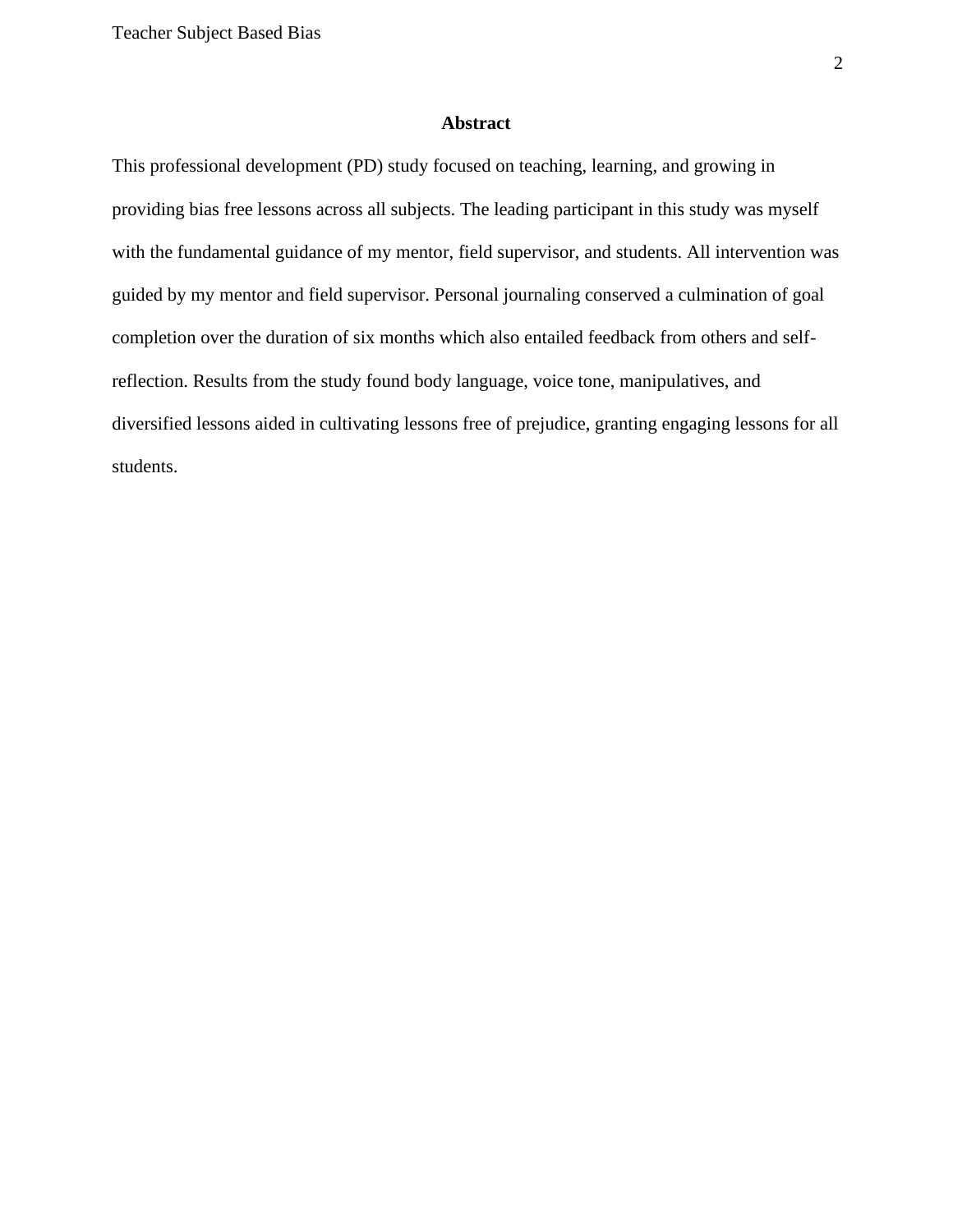#### **Introduction**

This study began in September of 2020, mid-pandemic where teachers and students made adjustments between remote and in-person learning. I observed student engagement and enthusiasm to be stale during literacy lessons, different from the enthusiasm and engagement during science. Upon every literacy lesson, I had discovered my own enthusiasm and excitement was missing, after several weeks I acknowledged a link between my actions and lack of my students. Through personal assessment and reflection, I was able to set a goal of conducting all lessons with a bright and positive attitude in which students would feel excitement through my voice and body language. Review of multiple studies and observations of mentor teachers demonstrated there are many ways to teach lessons that will overcome subject biases thus cultivating wholesome engagement reflective of my own passion in teaching.

#### **Dilemma (or Problem Statement)**

During literacy lesson delivery, I noticed behaviors in which my students exhibited were almost identical to behaviors and emotions I was relaying after finding myself grieving over teaching reading. Behaviors exhibited by students were dull, with displays of disengagement, a lack of willingness for involvement in group discussions, and seeking of other means for entertainment. When transitioning into science and social studies lessons, students often demonstrated a heightened level of excitement and eagerness to learn about any given topic within the subjects.

Recognition of these behaviors led to the discovery of the bias I potentially possess thus building the question, "What can I do differently to keep literacy lessons free of subject biases?"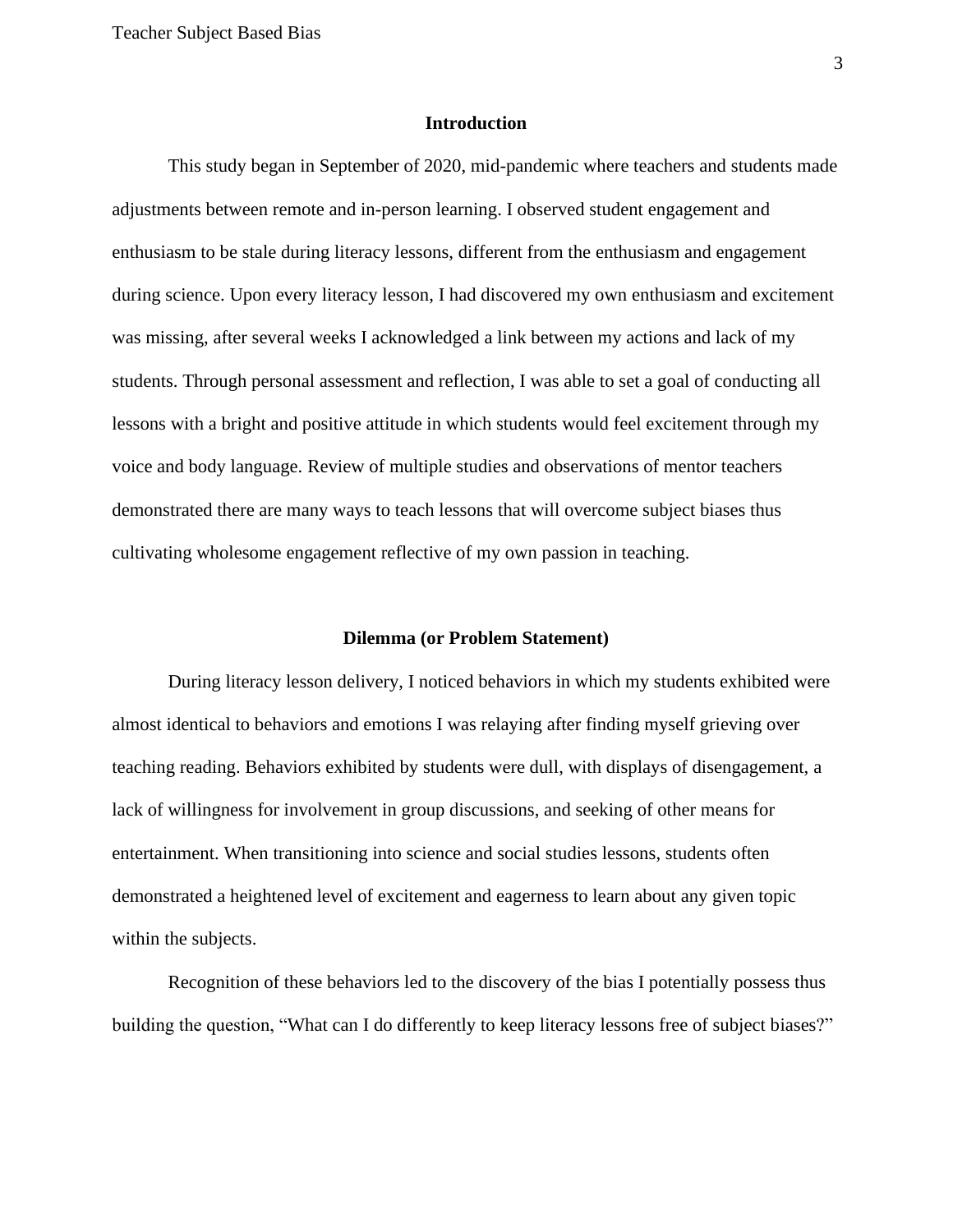Therefore, I chose my focus to be a professional growth study reflecting on my own knowledge and growth in practices, strategies, and communication.

#### **Rationale**

Every lesson directed by a teacher takes hours of planning to effectively teach a skill. Even with careful planning, well-chosen strategies, and clear communication techniques an educator can manifest a bias hidden or not recognized. Stevens (2017) asserts biases are not often brought to the attention of the people who encompass them. Referred to as implicit bias; they inevitably influence decisions, actions, communication, and body language. Stevens (2017) depicts implicit bias as a result of the human brain trying to make sense of the present world. The researchers found that educators can inadvertently exhibit some form of bias within any classroom.

A bias can often be interpreted as a classroom management dilemma. Teachers will alter or generate a strategic plan of action, interpreting the bias as the problem of the classroom and not of their own. The nature of implicit bias fashions a notion student behavior can be resolved with rules and regulations required for the success within the classroom setting ignoring the query of whether a bias may be the elephant in the room. Scialabba (2017) outlines the steps to overcoming a bias is to acknowledge it, stop it, and change it. Studies show all people have implicit bias however, it is something often overlooked by the modern educator.

This professional development study intends to recognize and stop my bias; utilizing reflective practices to change the delivery of lessons without impeding student engagement.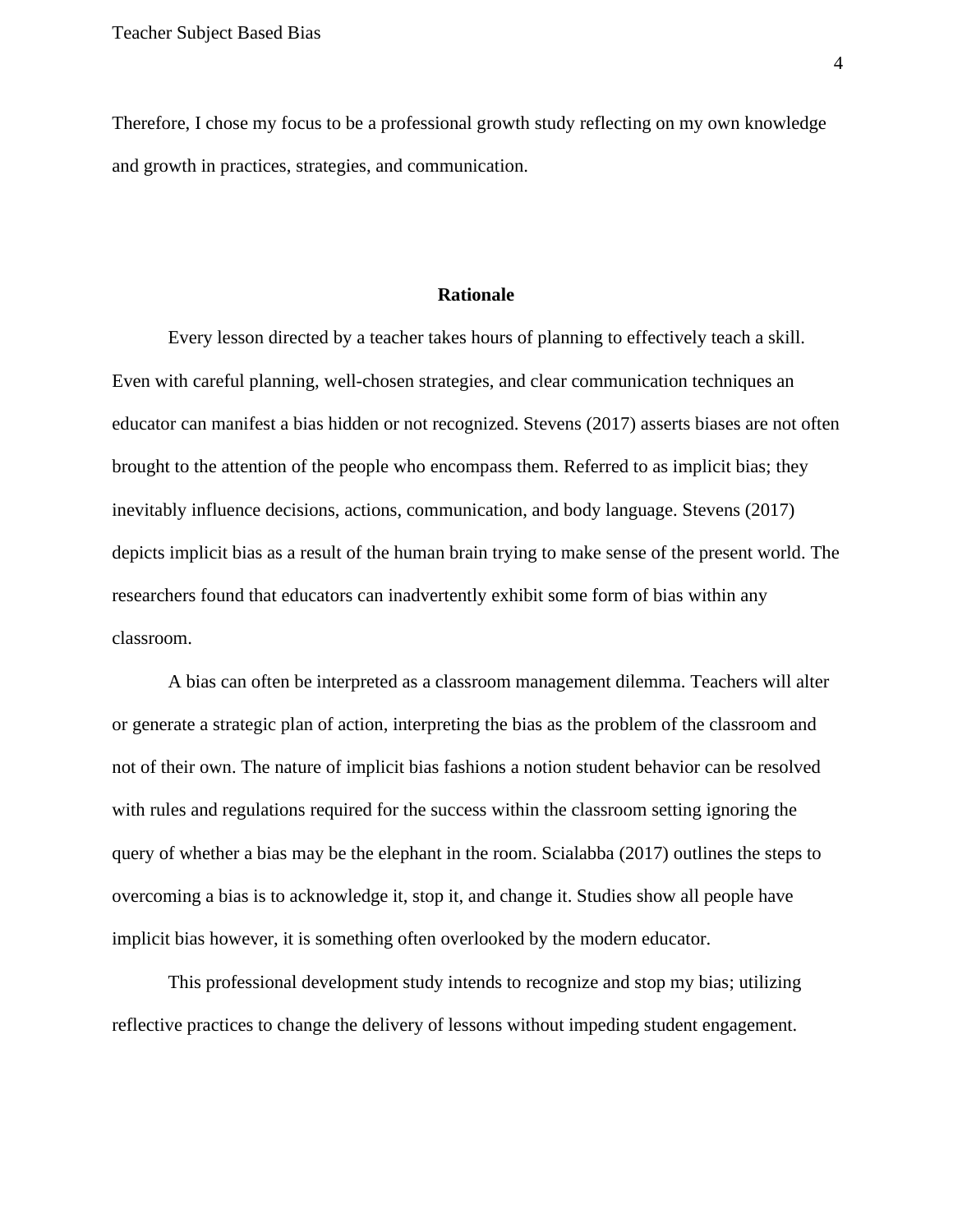#### **Literature Review**

The review of the literature indicates biases exist in many forms, thus requiring proactive ways to address them if the goal is to create a classroom learning environment rich in engaging the whole child. In addition to the study of bias, various communication styles were studied comparing and contrasting the negative and positive effects in conjunction with lesson delivery.

## **Bias, fears, and the affects**

A number of negative effects have been found when educators possess any kind of bias within a classroom. One of these effects is students lacking a proper foundation in educational and real-world subjects, which build throughout grade levels. Torkar (2015) reports results from a study in Slovenia in which preservice teachers negative attitudes towards snake conservation and incorporating reptilian animals into studies, impacted development of future science curriculum. In any grade level teachers influence students attitudes toward and familiarity with endangered/protected species such as snakes. Other studies show the negative effects of teacher subject bias. Wagler and Wagler (2018) studied the effects of middle school teachers' fear of arachnids resulting in narrowing their choice of curriculum for students. In their study, researchers noted students were not exposed to foundational knowledge of biological and ecological studies.

A study conducted on college students, the researcher observed the impact personal fears have in mastery of science-based courses. Sanstad (2018) distinguished fear of teaching science rooted from the perception of the subject being too hard or complex. Science had built anxiety within preservice educators due to a fear of science being interpreted as too difficult and requiring too much to learn. Sanstad (2018) examined the differences between treatable anxiety and fears in adults learning at a college level. The researcher determined singular fears to be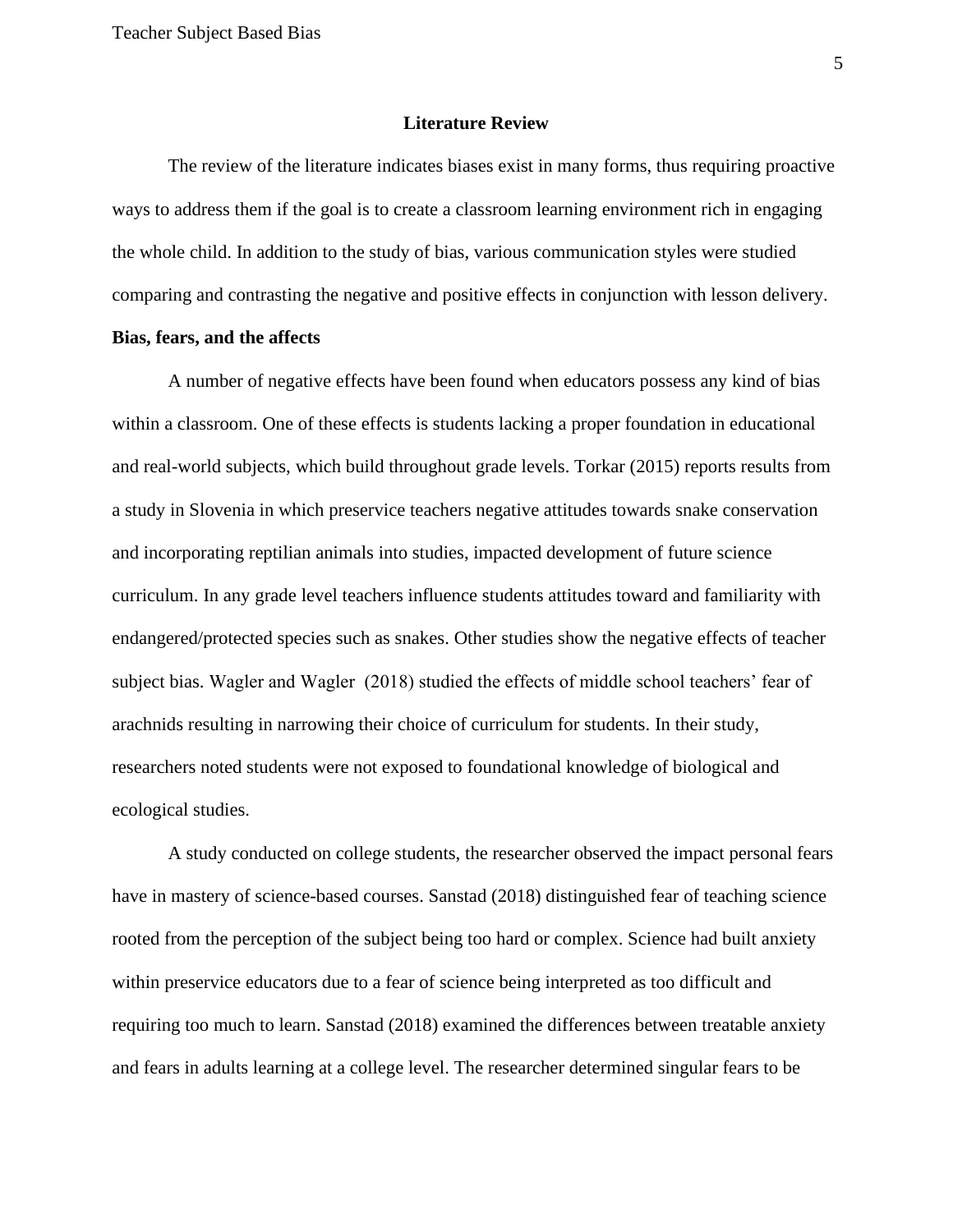treatable while anxieties as a collection of different fears manifested together thus making it difficult to master science instruction.

#### **Effective Communication**

In a study observing the relationships amongst teachers and students, researchers found a positive connection between educators and students' results in academic achievement. Shan, Lin, Shi, Wang, and Cai (2014) investigated how a positive classroom has a positive effect on learning performance amongst students. This study investigated three factors in building a positive classroom through the influence of effective communication between students and teachers, achievement sharing, and learning performance through an empirical analysis of selfefficacy beliefs, student engagement, personality traits, and learning strategies. A similar study conducted by Keser and Yavuz (2018) studied how effective lessons begin with effective classroom management. Within the study, 44 preservice teachers were observed throughout several lessons and presentations, to determine classroom management problems. In their study, they found positive relationships and increased student engagement, were components of student success.

According to research, effective communication embodies consistent acknowledgment of students' voices; making eye contact frequently and facing students rather than turned away. Brown (2019) studied communication skills between adolescents and adults. The study focused on congruent communication, defined as a kind of speaking that does not attack others, but remains balanced by using active listening techniques responding with empathy to students' frustrations and anxiety, and body language and facial expressions that match verbal messages. The researchers data found empathetic listening, built stronger relationships between student and teacher.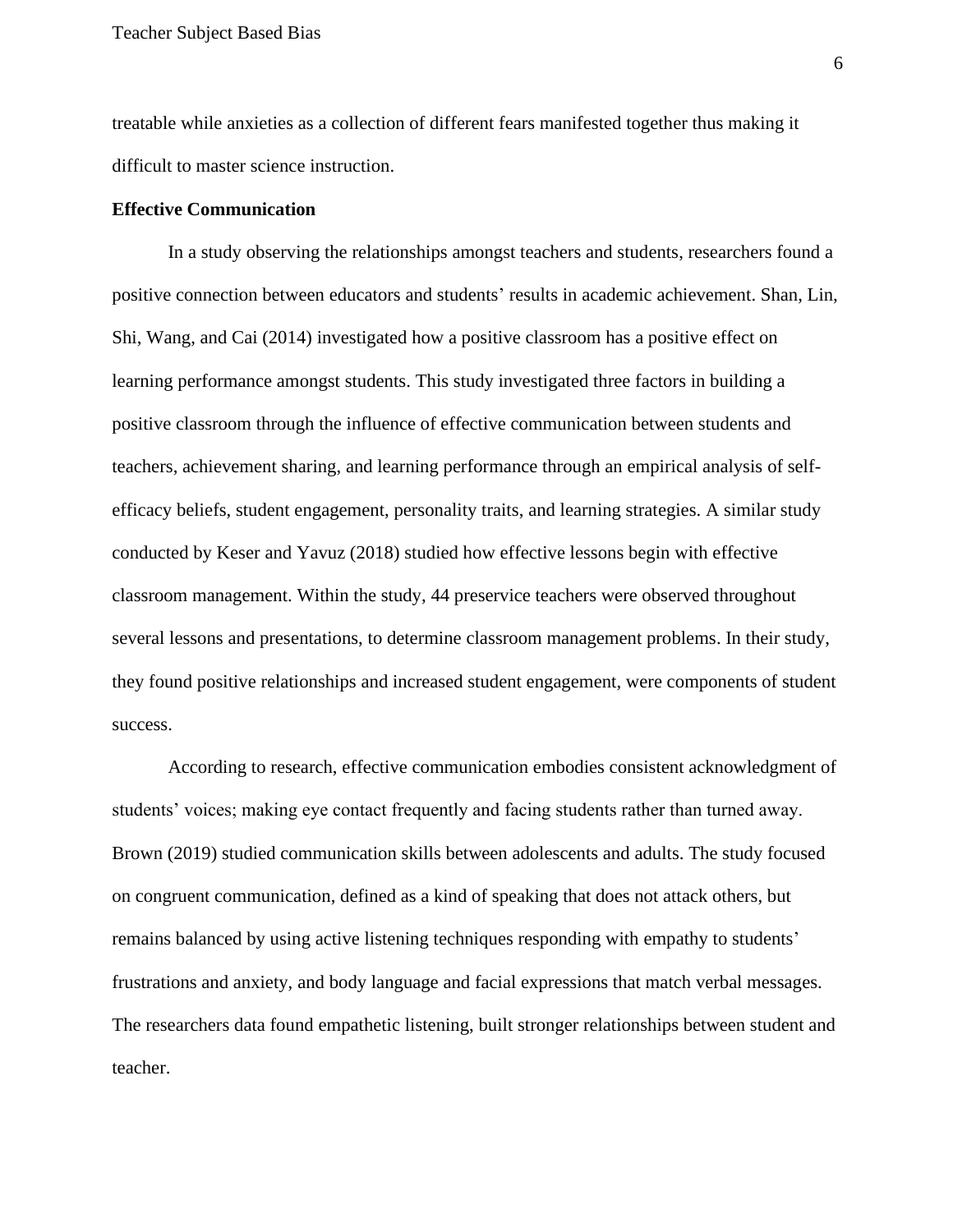### **Effective Teaching, Teacher Strategies, student strategies**

Research suggests strategies to improve engagement within a classroom come from a variety of different techniques a teacher implements for all subjects. In contrast to having teacher strategies, student strategies are considered necessary for effective teaching. Lee, Lan, Hamman, and Hendricks (2008) studied whether notetaking had an effect on retention of science lessons for 3<sup>rd</sup> graders. Science was the chosen subject due to its high involvement of reading and writing. They found the students demonstrated thorough notes when using forms that included writing prompts which were taught by the teacher. The researchers noted retention of science material was higher through written recall versus only through memory.

A similar climate of research put teachers in the place of students within team planning, where teachers were observed to take on roles different then what they ordinarily would assume. Smit, Rietz, and Kreis (2018) studied the effects of collaborative lesson planning by science preservice teachers on their attitudes and knowledge. There were 120 pre-service teachers studied. Peer coaching was utilized to build a system in which teachers accepted roles of being a coach to their grade level team versus taking over lesson planning through the use of team leaderships. Researchers found teachers switching roles during lesson planning, instead of assigning roles removed negative biases which had a correlation with student attitude during and at the end of lesson delivery.

When looking at ways to be an effective teacher, Alsharif and Yongyue (2014) conducted a three-year study to determine the effect of instructor attitude, enthusiasm, and teaching style on learning for distance and campus pharmacy students. The study involved 187 distance students and 285 campus students who were admitted to the pharmacy program at Creighton University in 2009, 2010, and 2011. Instructor enthusiasm was measured based on responses to general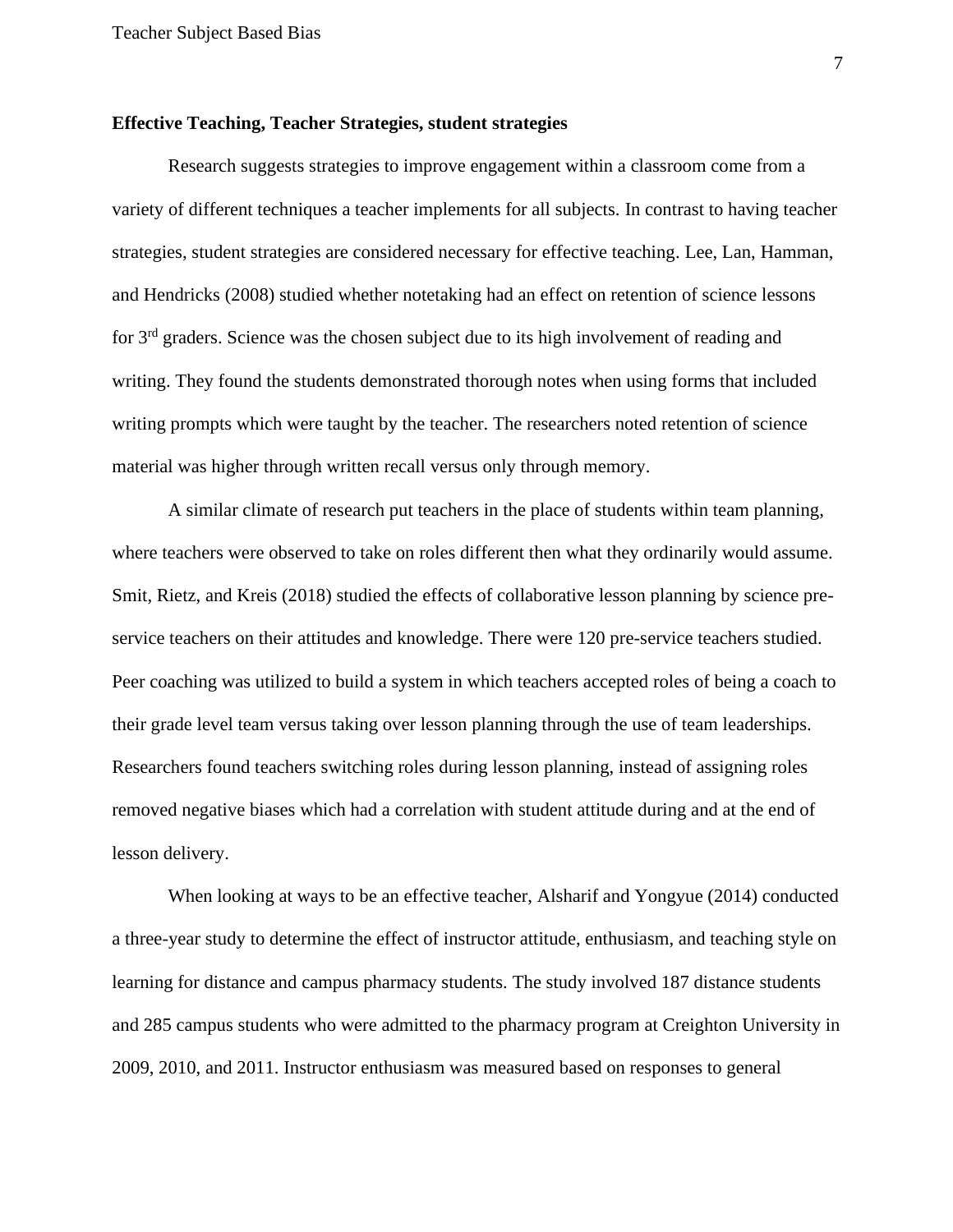questions. Students were asked whether the instructor was "full of energy" when teaching, 99% of the distance students and 94% of the campus students strongly agreed. Students also agreed the instructors teaching style aided in helping with mastery of their course content.

#### **Student-centered Learning**

Student centered learning involves including the students in planning, implementation, and assessment, by inviting the learners into building the lessons through a share of ideas. Several positive effects of student-centered learning were highlighted in a study conducted by Brough and Calder (2014) who investigated principles and practices of student-centered mathematics lessons. The study examined curriculum integration where children, of two primary schools, were involved in creating real world math situations through collaboration such as determining how long four meters (the length of a sump hole in their playground) were using estimation and actual measurements.

Students were asked to determine how they would estimate and what would they use for actual measurements. Another problem developed by the students, was to determine how they would change their learning environment, being the size of the classroom. The lessons placed students in the center of learning, which required teachers to share power and work with students in a partnership. Researchers found student-centered learning had students immersed within their learning. Students were observed having open discussions and suggestions concerning the requirements, resources, and budgets for expanding the classroom thus building mathematical inquiries and allowing the students to retain control over their learning.

In contrast, a mixed method approach (student centered together with teacher-centered) is indicated by research to be effective within a higher education classroom setting. Bidabadi, Isfahani, Rouhollahi, and Khalili (2016) reports results from a study conducted on higher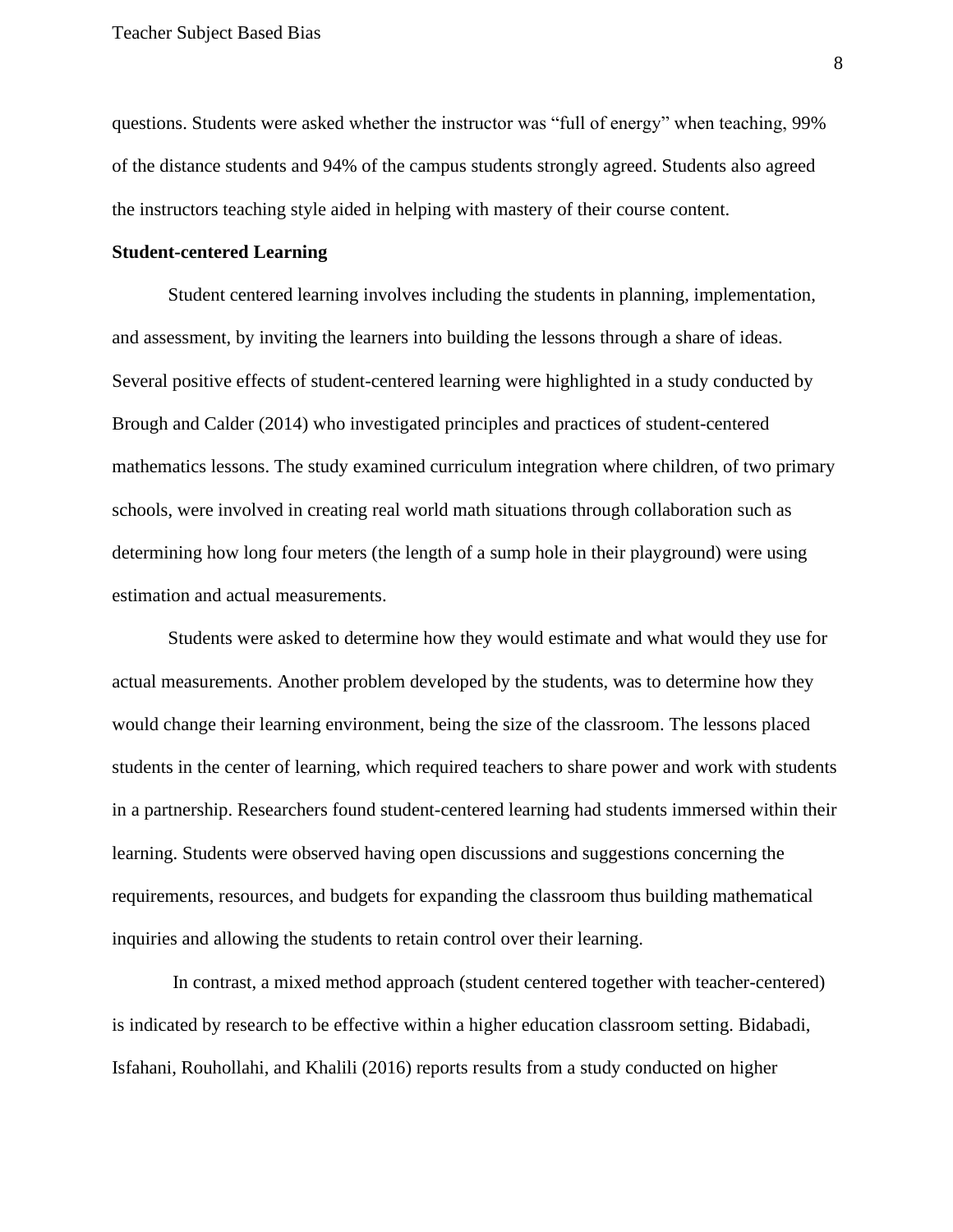education teachers through use of mixed methods. Over the course of the study, teachers indicated unfocused students were asked about their present barriers for lack of focus and how the teacher can help. In their study, students were faced with problems they conceived as being important, placing responsibility for recognizing what works and what does not so a higher level of understanding can be reached.

Research indicates there are numerous positive effects when classrooms take a studentcentered approach, however some research indicates subjects and classroom situations determine whether student-centered or teacher-centered would be most effective. Wu and Huang (2006), for example, investigated ninth-graders' engagement in teacher-centered and student-centered technology-enhanced classrooms where students used computer simulations to learn concepts about force and motion. Two science classes examined in the study were assigned differently, one class was assigned teacher-centered and the other student-centered. This study exhibits evidence that different instructional approaches do not lead to dramatic differences in students' performances on achievement tests or achievements in general. Instead, differences of approaches give students different ways of engaging in a lesson.

Wu and Huang (2006) reports students in the student-centered class reported having significantly higher emotional engagement, made reflections about what they did, and centered their discussions on the content of simulations, while students in the teacher-centered class interacted through initiation–response–evaluation sequences, discussed student-initiated questions, and explored difficult concepts under the teacher's guidance.

#### **Classroom Pedagogy**

Research suggests a playful pedagogy is a form of effective teaching practices with the integration of technology via SmartBoards or interactive white boards. In a study by Morgan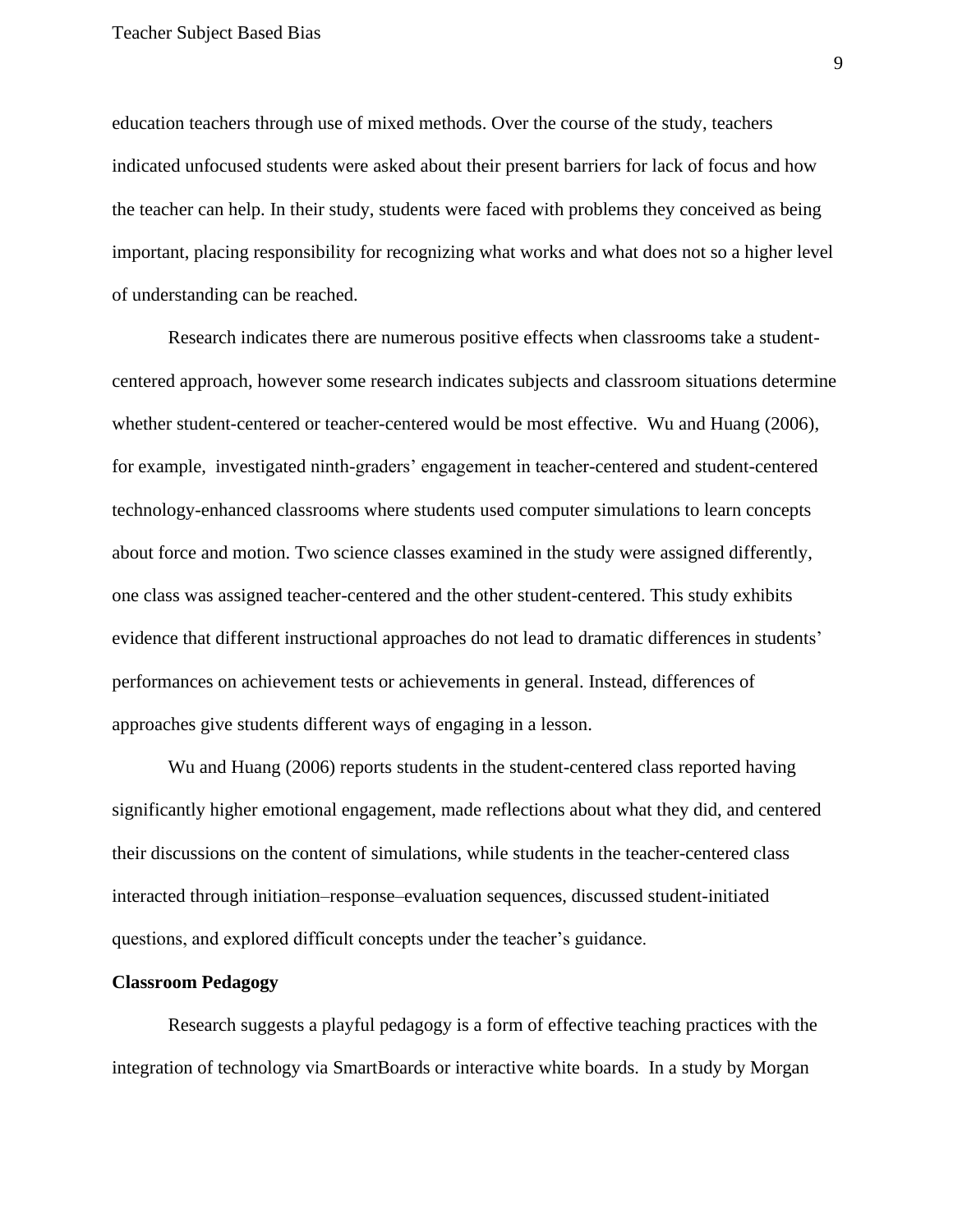Teacher Subject Based Bias

(2010) interactive play through the use of interactive white boards was examined to determine if a playful pedagogy would remove sedentary practices and desk bound activities within the classroom. Thirty classrooms were observed with children age ranged from three to seven years of age. Over the course of two-half day sessions, the researcher recognized through data collection, students were able to express themselves and represent their ideas across the different media. Interactive play through use of technology was noted to bring out a different side to learning in which students figured out different aspects of the board available to them. Playful pedagogy has been found to a number of positive effects within the classroom.

In a study conducted by Marcon and Faulkner (2016) determined playful pedagogy can bring real world interests into the classroom to motivate students literacy practices, particularly girls. In this study a classroom of 26 students, consisting of 14 girls. The study took place over two weeks, incorporating nine 72-minute periods. The results from the study found girls worked collaboratively in a number of ways. First, they used expressive language to seek help from each other, with one novice player mentoring another as her competency grew. Secondly, the girls orally collaborated to devise solutions to problems within the game, motivating through play to collaboratively problem solve.

In comparison, a playful pedagogy is said to be effective for learners of all ages. Whitton and Langan (2019) reports results from a study in 39 undergraduate students in a university in the North West of England investigating whether higher education students believe fun should be part of learning. The researcher found some students enjoyed lessons that involved games. However, this study also shows that games are not necessary, or even important, for the creation of fun learning.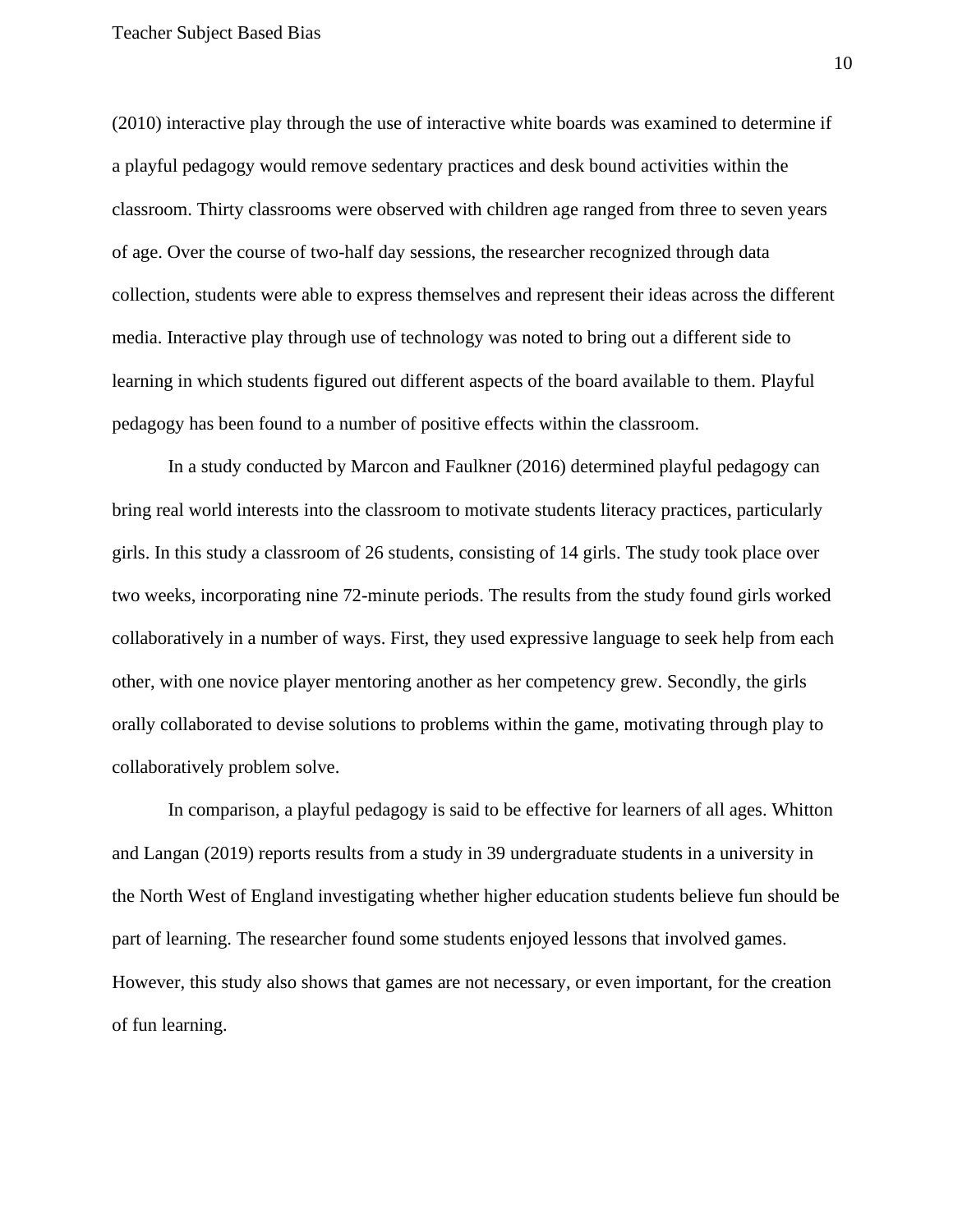#### **Question**

When teaching, what can I do differently to keep literacy lessons free of subject based bias?

#### **Purpose**

To grow professionally in my teaching styles, creating learning experiences rich in engagement and excitement for all students within my classroom.

#### **Methodology**

## **Context**

This research was conducted at a Catholic private school in Snoqualmie under the Archdiocese of Seattle. According to OSPI data collection fall of 2020, there are approximately 163 students enrolled in grades K-8. The school community consists of high-income families with a strong Catholic faith. Student population is predominately white (97%) with 3% of the student body being Hispanic/Latino, Asian, Indian, and African American ethnicity (OSPI, 2020).

#### **Data Gathering Instruments/Assessments**

Input from my mentor and field supervisor were vital in determining what changes needed to be made to remove my bias from my literacy lessons, which were ultimately affecting student engagement. Over the course of sixteen weeks, data was collected from video recordings, debriefings, mentor feedback sessions, and journal entries:

#### **Inquiry #1: Video Recording Reflections.**

Several videos across math, science, and reading were utilized to take notate instances requiring change. During a math lesson from October 23<sup>rd</sup>, 2020 my field supervisor noted my body language was sending off a negative appearance stating, *"I notice your arms are folded a*  lot. I happen to be sensitive to body language and was wondering what message students might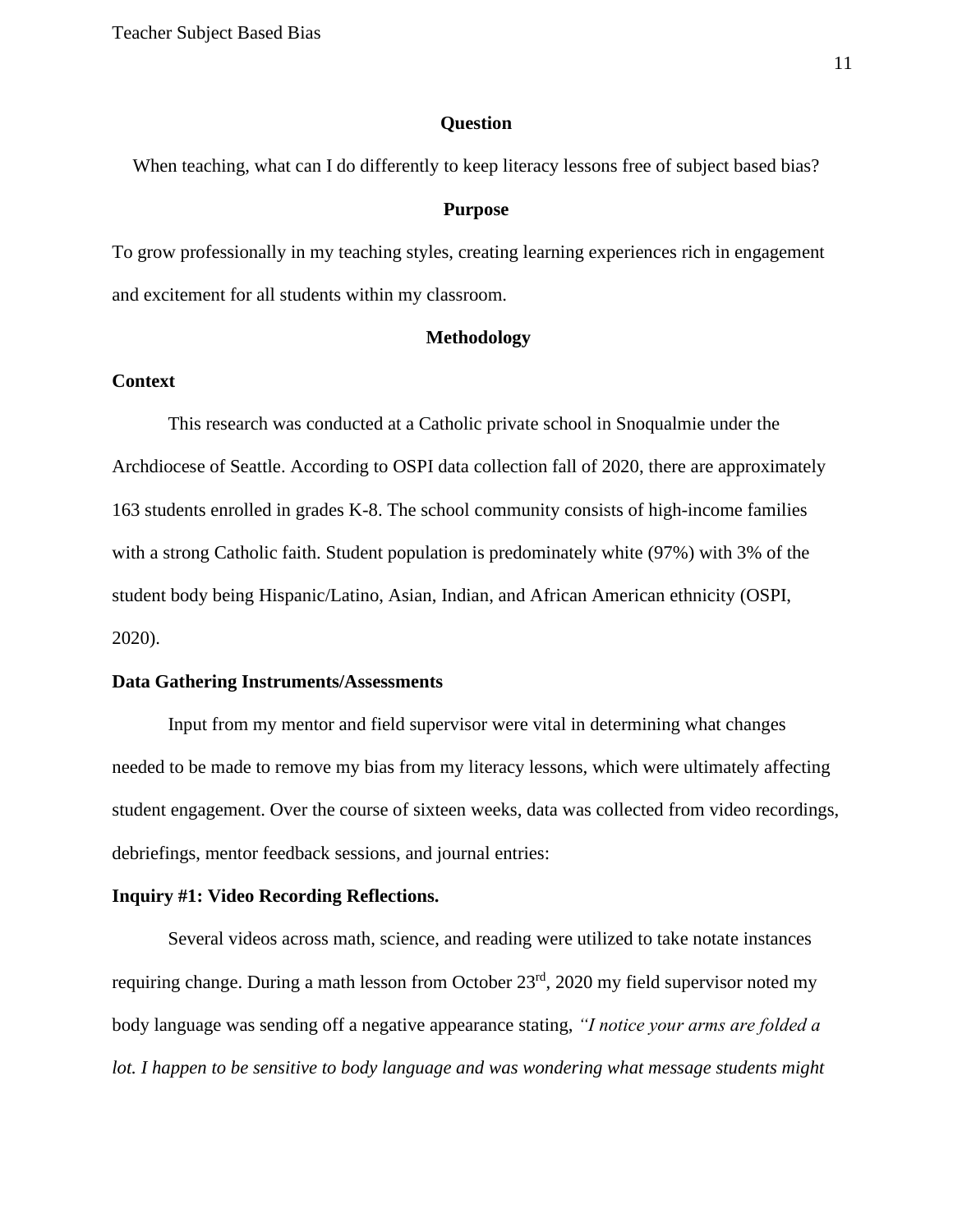*be picking up if you are walking around with folded arms? Consider how we speak as teachers even when we are moving around the room silently. What does our body say?".* After reviewing the video and watching only my movements, I noticed crossed arms, towering over students, and lack of facial expressions made the lesson very boring. Further analysis of the video displayed a lack of engagement stemming from me instead of my students, through my communication, voice, and body.

It was not until November 2<sup>nd</sup>, 2020, when I noticed my bias through video reflecting. My field supervisor mentioned, "*One of the things I really like about your style of teaching is that when you explain something, you do it not because you have to, but because it is really interesting and your interest in it comes across to the students and imparts a bit of curiosity in them."* After her comment, I immediately reviewed the video focusing on my body movement, voice, and excitement for teaching science. It was very different from what I had viewed in my October video. As I sat back, I compared and contrasted my communication styles and skills focusing more on how engaged my students were when I was excited about a lesson versus the latter.

After reflecting upon the positive and negatives of my two recorded sessions, I implemented student centered learning into my language arts lesson conducted November  $5<sup>th</sup>$ , 2020. My field supervisor mentioned, "*Pulling students into the action of the story!! Great way to make this more tangible for them and help students struggling to learn how sentences are made up. This also allows more fidgety students the ability to move around and stretch it out so they can learn better,*" which was in part to the way I put students into a story and removing the written-in characters. When I reviewed this segment, it was evident that student centered learning would prove to be an engaging aspect for my literacy lessons. My lesson was focused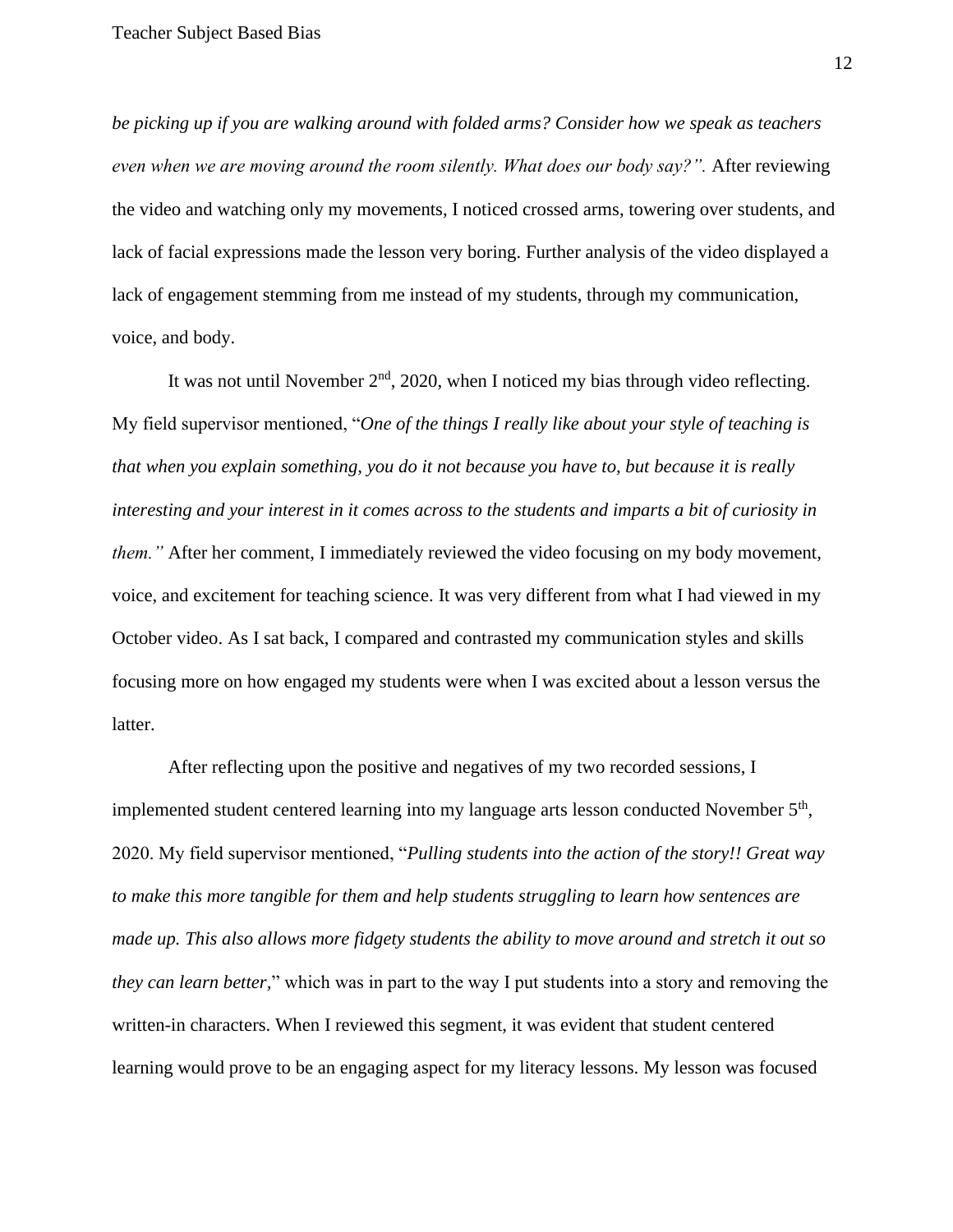around giving up my need to control the lesson and allow my students to lead by having them build upon one another's responses.

My literacy lesson dated January 28, 2021, is where my field supervisor recognized my growth. It came to my surprise because I had wholeheartedly accepted the changes I needed and began to implement my plan of action, which was changing my movements, voice, strategies, and lesson planning. Body movements showed more excitement and my voice was friendly and welcoming. As my mentor mentioned before, I kept my humor and incorporated fun into my literacy lessons by making my students the center for learning. It was not about my lectures, but more about what my students needed and that was an effective teacher. My field supervisor mentioned, "*Even in these short clips I can see the classroom management you have created in this environment. I am very pleased to see such growth and passion for teaching in you!!"* 

A lesson done March 6, 2020, affirmed the changes I had implemented within my classroom. After reviewing and reflecting upon my changes, I compared this video and one from October. Using my TPEP framework rubric, I assessed myself. While as an individual, we are always growing and changing; I feel the same applies for teaching. Student engagement was evident, my body movement was positive. I was no longer slumped over nor looking as if I was dragged into a lesson. My voice sounded so encouraging, my students said I sounded like someone from a theme park announcing a spectacular ride. I watched myself elicit student answers with excitement, asked students to develop ideas off of others, allowed them to lead me in recording data, and maintained a positive attitude through the lesson. My field supervisor mentioned, "*As always you are an amazing instructor and teacher to these students. I am very proud of all your work. You have implemented much of what I offer, and it shows in the students' engagement and responses.*"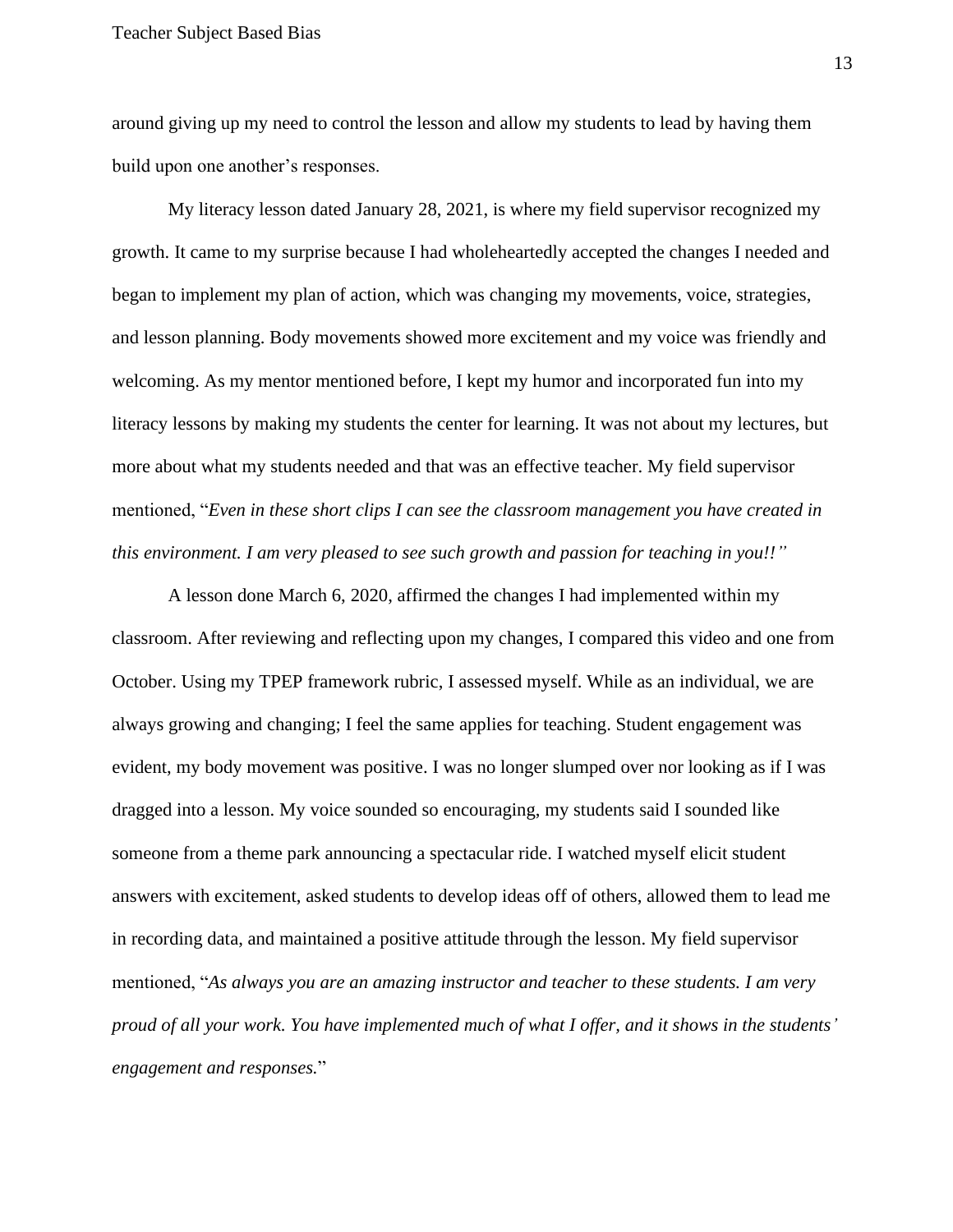## **Inquiry #2: Journal.**

Through every video reflection, numerous playbacks of certain recordings, and singling out the wrongs I noticed in my teaching, my focus remained on my question: "What could I do differently to remove my subject based bias?" though it echoed in my thoughts differently. Study after study, I singled out the issues I noticed, and the ones brought forth from my mentor and field supervisor. I read countless numbers of journals and studies, attended Positive Behavioral Social Emotional Support (PBSES) Professional Development (PD) and received critical feedback from peers outside of my classroom because I had determined my lack of excitement had to be rooted in classroom management. However, I was incredibly wrong.

## *Bias Acknowledgement*

My "ah ha", my moment, came from differences I saw in myself teaching science and then teaching literacy in the months of October through December. Suddenly, my own anxieties were subsided, and my fears had taken over which in a study read, determined fears are harder to conquer than anxieties. Quietly, I questioned myself as to whether I had a bias in literacy. I dove deep to determine where it had grown from. As someone who loves to read and write, I was finally going to acknowledge my happiness in teaching only reflected when my subject was one that I was captivated by, that subject being science. Even within one of my videos, my field supervisor immediately recognized how knowledgeable and excited I was when teaching a science lesson.

#### *Eliciting Peer Feedback*

Shuffling through weekly assessments, I would constantly beat myself up about how my students' achievements were not as I had expected to be. When I lesson planned, I only thought of how I could deliver the lessons. Each week I would lay out my plans, graphic organizers,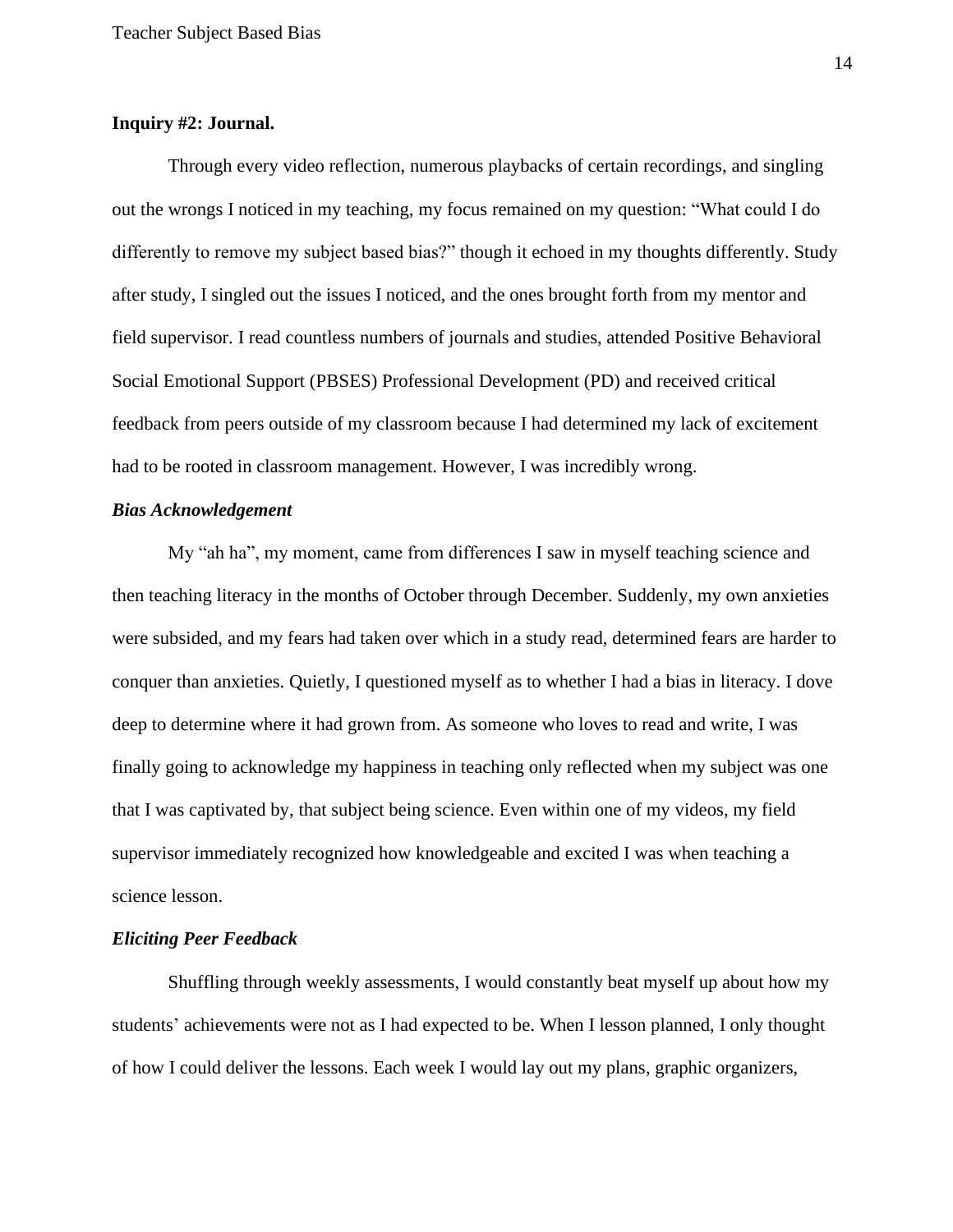worksheets, background information, but never stopping to think" what about my students?" I felt tired, defeated every Monday when we began a new weekly skill. I recall my dislike for teaching literacy, everything about it (the lack of hands on, the amount of differentiation, the same lessons every week), all or in part related to assessment scores. When I say I dove deep, I dove into this wall I had built within, blocking all my excitement for teaching, and dwelling on percentages. My pride, the piece that I kept holding onto, was determined to conclude my students' achievement was classroom management only.

I remember seeking advice from my peers concerning their management skills and what was working for them. Some of the literature I reviewed mentioned how positive relationships between teacher and students helps improve classroom management. However, in a meeting with my mentor, she had mentioned my classroom management was not the problem. She stated the relationships I had built with my students was strong and it was evident in their daily demeanor. My mentor did note that I needed to bring in consistency and stick to a teaching style for more than just a month. With this in mind, I worked my way through some more literature, specifically one study conducted on a class of third graders. Lee, Lan, Hamman, and Hendricks (2008) study focused on the effectiveness of notetaking and how it would help with retention. It dawned on me, I needed to teach my students strategies in order to make myself an effective teacher. I needed to put the learning in their hands.

After meetings with my mentor and observing a guided lesson conducted by her, we spoke of how I could change my literacy lessons to be more student-based rather than lecturebased, the ugly "teacher-centered" lessons. So much literature exists when it comes to studentbased learning, the studies speak for themselves. A few classes in my degree program, my math professor also taught me just how effective student-centered learning was and equipped me with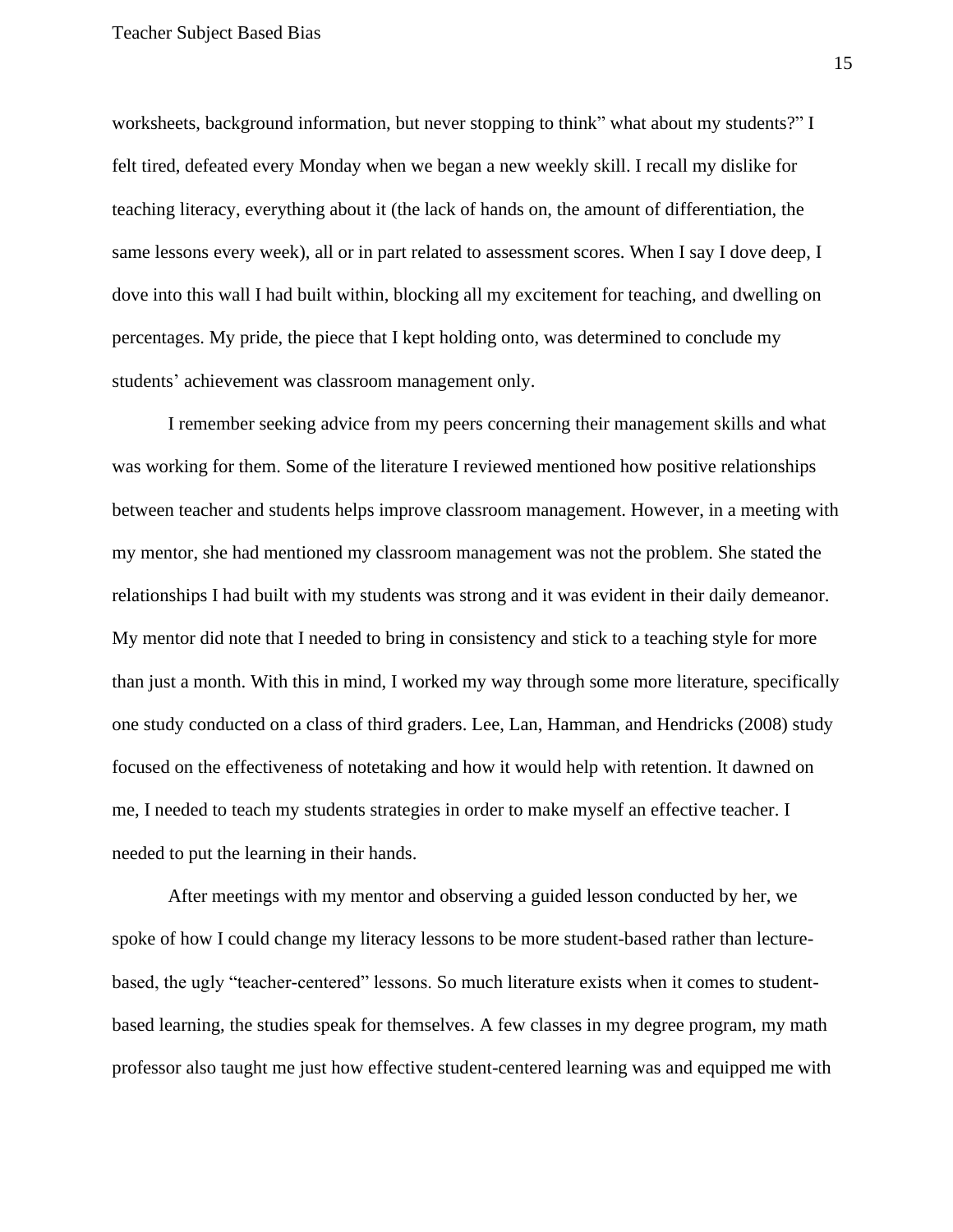strategies to implement in math, but how could I turn those strategies into reading. How do I make reading fun? Better yet, I asked, how do I make myself excited about reading? This is when I saw my change, I was using my video reflections and research to shape my lessons and stamp out my biases.

#### *Growth*

Equipped with studies and recognition of my bias, feedback from my peers, mentor, and field supervisor, I said the new year would definitely bring a new me by bringing in a better lesson planning, communication, and teacher strategies. When planning large projects, I would bring my students in to determine what kind of project they would like to complete. They were encouraged to offer ideas and collaborate on small class projects. For literacy, I developed the idea of having more fun with learning by having my students guide me through the completion of graphic organizers. I focused more on student centered discussions by having them tag team in discussions and offer ideas to add on to ones already voiced by other students. My reading groups consisted of group collaborations and team projects to display understanding of weekly reading skills such as comparing and contrasting, theme, character motivations, and more.

## *Affirmation*

Instead of lecture-based lessons, my lessons were student-based. I knew this because my students were eager to answer comprehension-based questions, they were adding onto open discussions, and my energy levels seemed to have shifted to the same energy I exhibited during science. Literacy was no longer somber; it was opposite and rich with student engagement and excitement. When I recreated my Professional Growth Plan (PGP) and compared it to the previous PGP I had submitted in the beginning of my student teaching, I met my goals. I sought feedback, accepted constructive criticism, acknowledged that I needed change, created a plan,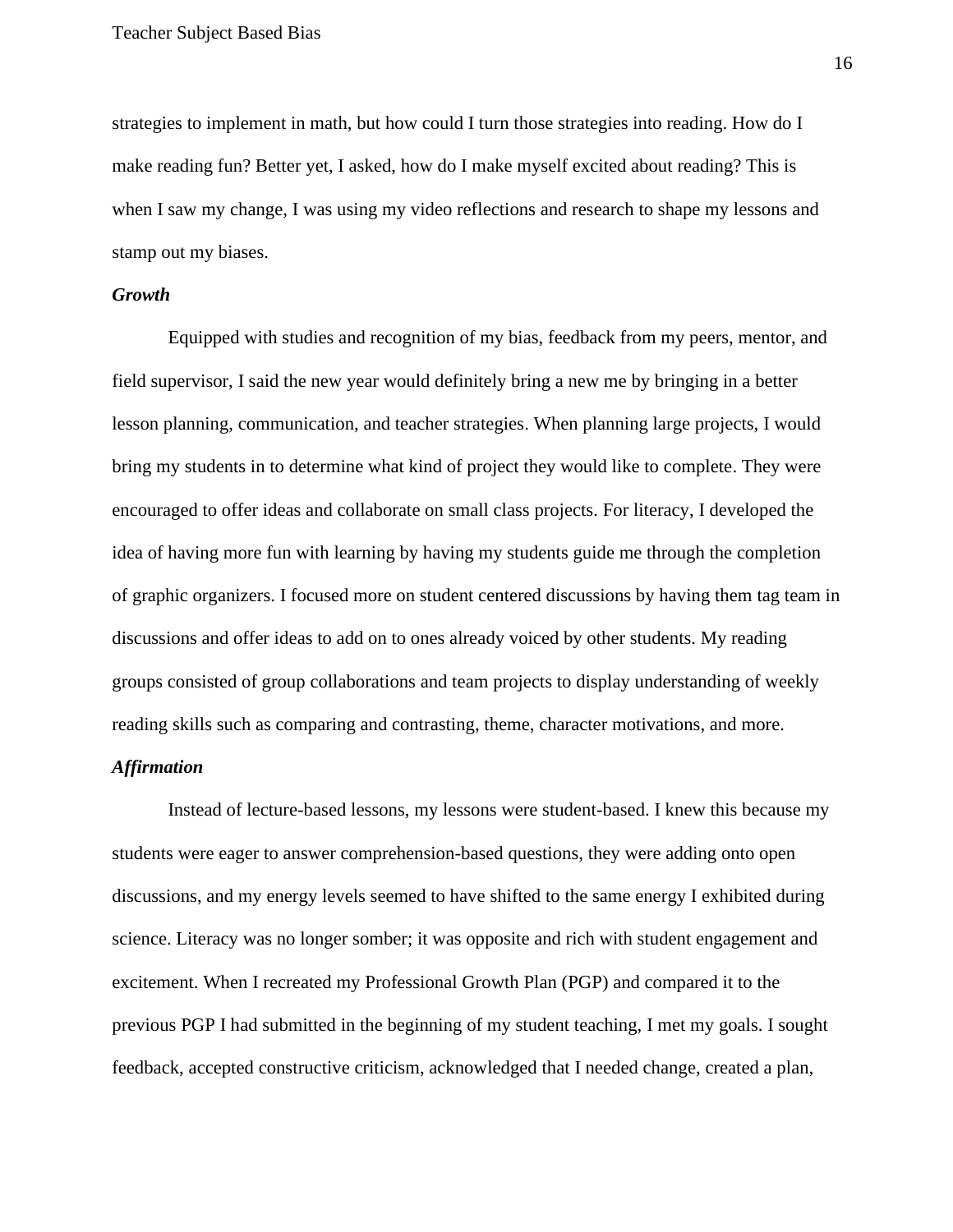and continued to model and implement these changes I needed in becoming an effective teacher. Using the 5 Dimensions Teacher Principal Evaluation Program (5D TPEP) rubric to help guide my growth, my mentor affirmed these findings and stated I had indeed grown in effective literacy lesson delivery. She claimed my growth should be maintained through professional learning communities (PLC) and that peer-to-peer observations would help with maintenance.

## **Inquiry #3: Mentor Notes/Peer Feedback**

Mentor feedback of two different lessons consisted of suggestions to utilize during lessons to build a more student-oriented learning experience and creating diversified learners. Each of the suggestions were implemented in my plan of change when lesson building:

- Scanning of Document: In order to accommodate the different levels, scanning document so that I can write at the same time and model sentence structure, spelling, etc. This will help those who have trouble finding words, e.g., mosquito, and/or are lost on their own paper.
- Scaffolding Do a couple of responses with students, then gradually release responsibility. For those who are prepared to move forward challenge them. "Alright, I see that you have written down one idea, I challenge you to find one on the board that is not your own and write it down."

Additional thoughts from the mentor included having students share ideas, then write after each expert to avoid the shouting at the end. More controlled share out session. Breaking it down into more controlled segments. Use the white board to write down and brainstorm while students are thinking of ideas. Essentially, help their thinking along. Keep connecting with the kids. Your enthusiasm and love of learning is apparent. Continue to bring in your anecdotal information and your sense of humor to connect with the students.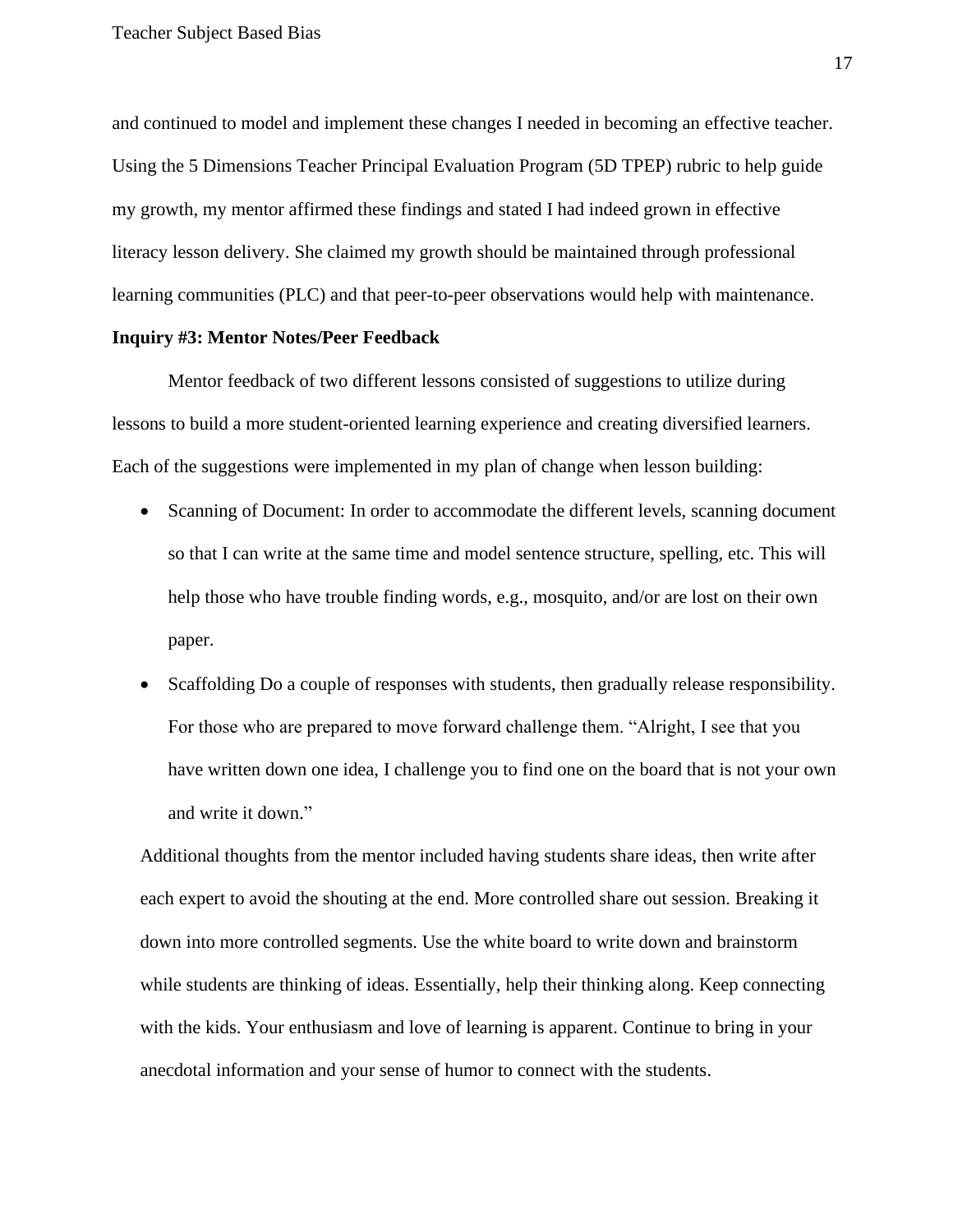## **Reflection**

This professional development study (PD) highlighted many areas of growth for me as not only a teacher but as an individual. All of the literature reviewed created a larger scope into identifying and rectifying my own bias towards teaching literacy by changing the way I communicate a lesson, excitement I build towards a lesson, and placing my students in the center of the learning. Instead of looking at my students as the reasons for a disengagement, I was steadfast in my decision to look within myself and change my view on literacy by teaching myself to adequately plan an engaging lesson. In doing so, I identified my negative bias was in literacy, which resulted in my lessons being bland, lecture based, and focusing only on assessment results instead of the whole student. Through recorded video sessions, I was able to identify the differences in my voice and body language across different subject areas. With assistance of my field supervisor, I received valuable feedback concerning my identified problem areas.

My mentor teacher was present in many of lessons. She identified ways in which I was not effectively engaging my students and showed me how to properly engage my students through movement, voice tone, and manipulatives. After reflecting on my areas for improvement, I reviewed my recordings and observed the way I questioned my students, how I utilized my equipment, and began to change my teaching style. Over the course of six observations, I implemented new engagement strategies and changed my lessons to reflect student centered learning.

My classroom atmosphere shifted, and my field supervisor recognized my changes. She noted how I had grown in the past few months. When my mentor did a final observation of me in March of 2020, I asked her to critique me using the model administration normally uses when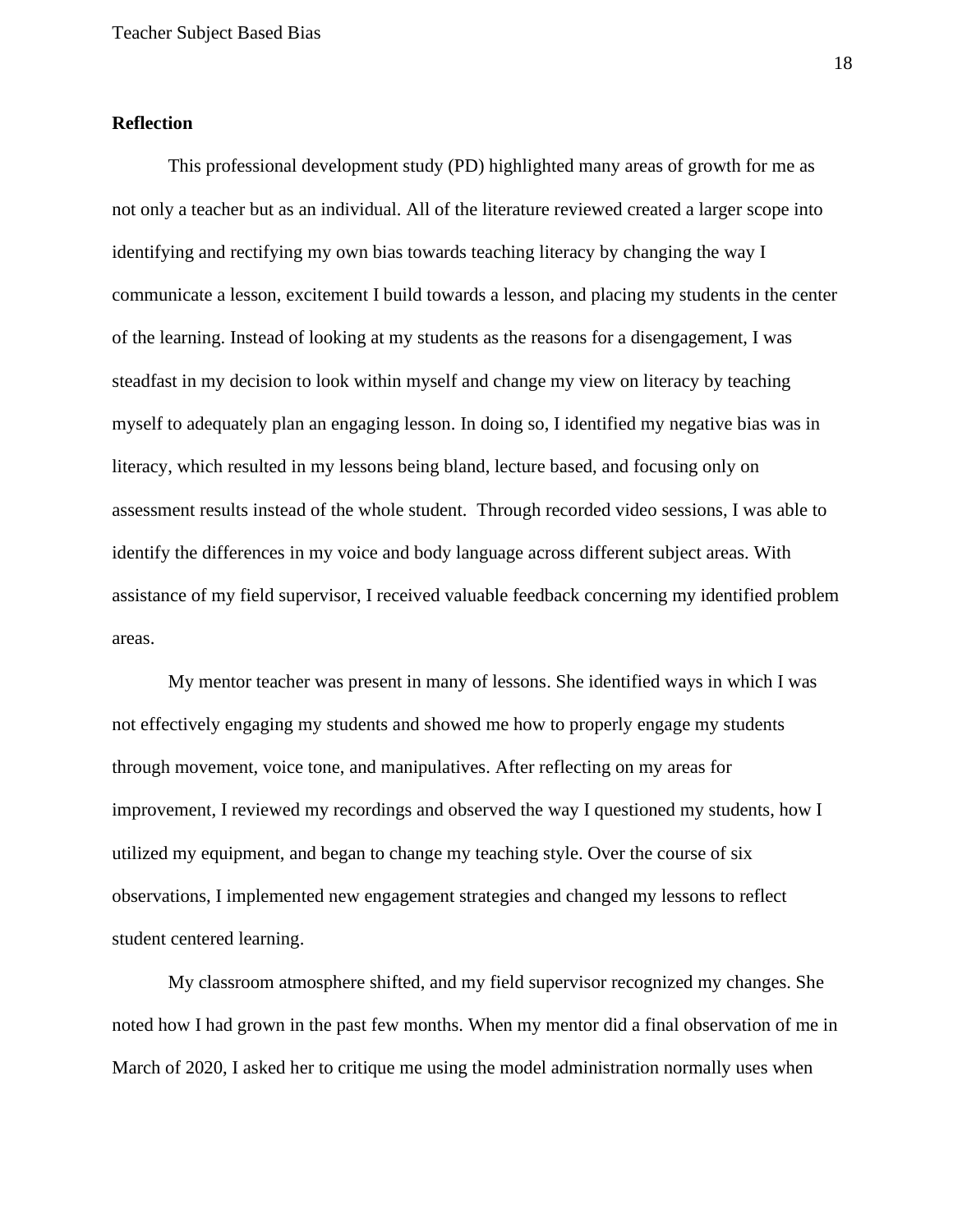completing teacher observations 5 Dimensions Teacher Principal Evaluation Program (5D TPEP Model). She noted many areas in which I had grown, especially in the area of student engagement. My mentor mentioned how my enthusiasm for teaching each subject encompassed what I had been working towards, lessons free of bias and an increase in positive energy. She proclaimed I had changed my teaching style to include more of my students' voice than I had when she first observed me. An area for growth was mentioned, I was to stick with consistency and focus less on the numbers presented on assessments instead focusing on gains my students made with classroom work.

Having a natural playful pedagogy already established within my classroom, made it easier to accept and continue with my new changes. As a gamer, I already connected with my students via their own interests, however with the gaming world ever growing I am now able to incorporate things I enjoy into literacy lessons. Research suggests bringing games into a classroom can motivate students when it comes to learning, therefore my lessons became more exciting for me when I incorporated lessons around games students were familiar with. My excitement for literacy had developed into something similar with my excitement for science.

In conclusion of my professional development study, my field supervisor pointed out the changes I made, including no longer crossing of my arms, movement around the classroom, involving students in active discussions, playful attitude, and creating peer-to-peer discussion groups; all of which made for a more engaged classroom. My mentor teacher gave me significant advice, declaring student engagement comes from how the teacher teaches, versus how the student listens. I now feel confident in my ability to teach each subject without allowing my fears and biases to affect how my students learn.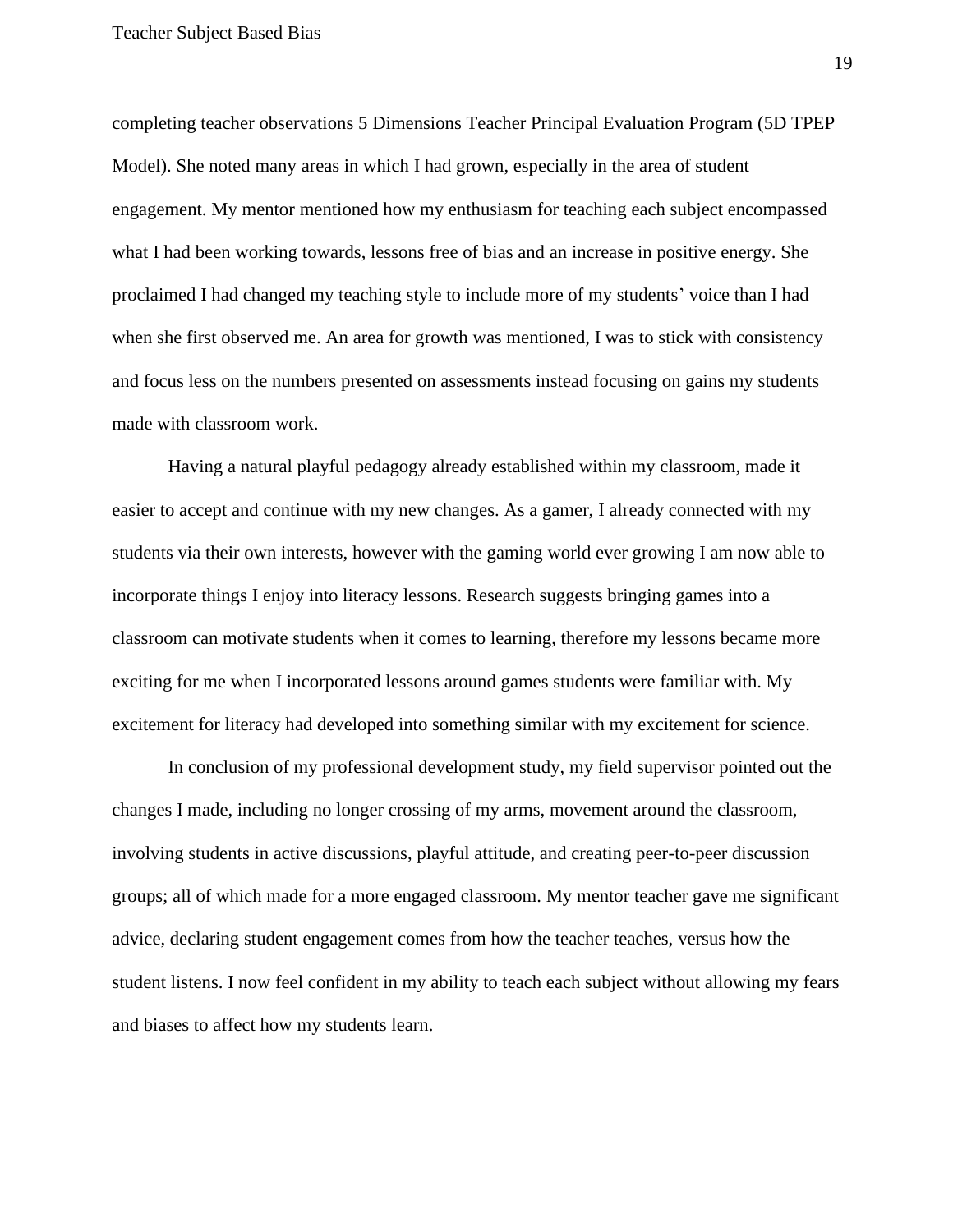# **Professional Growth Plan**

\*At request.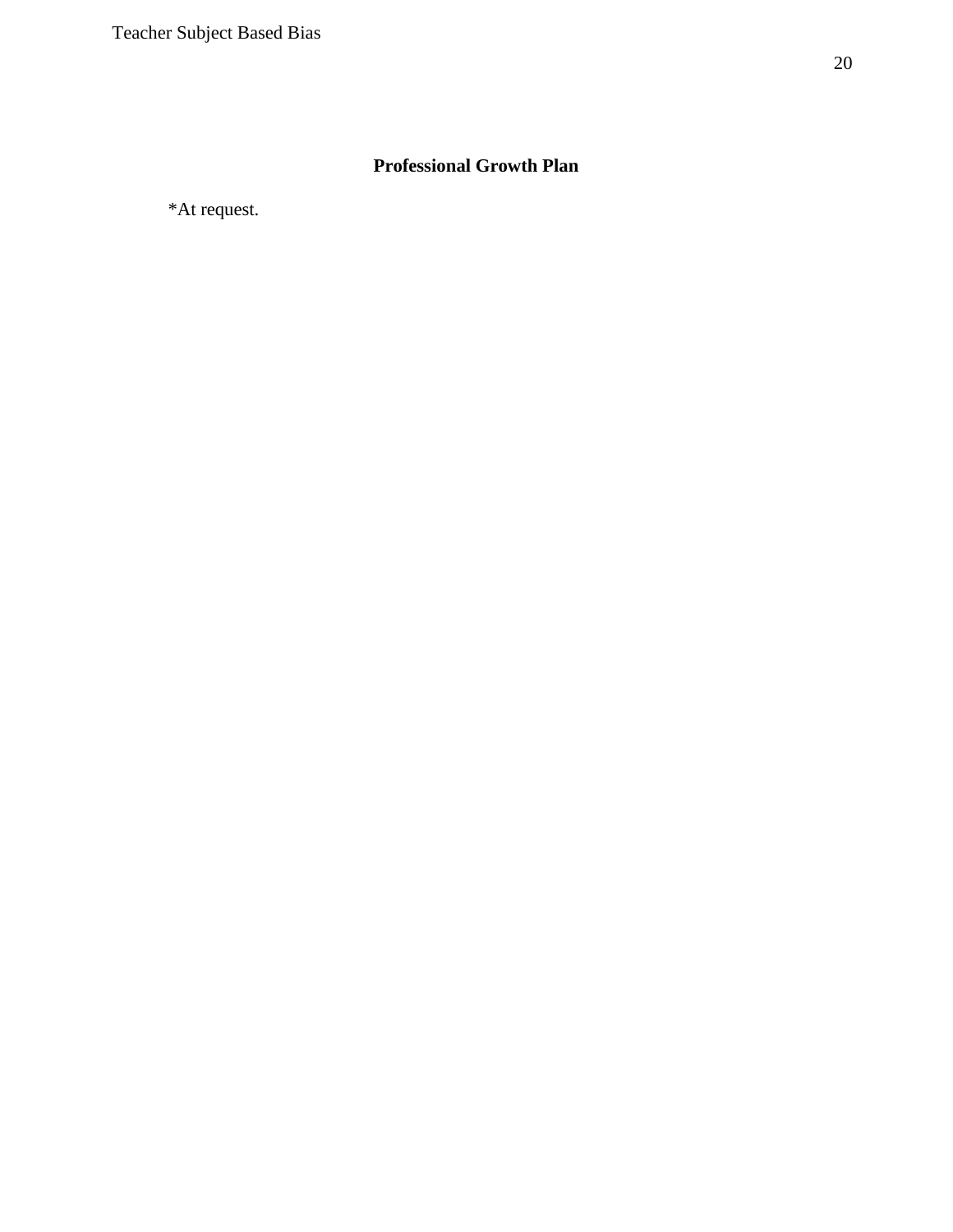$\mathbf{I}% _{0}\left( \mathbf{I}_{1}\right)$ 

# **References**